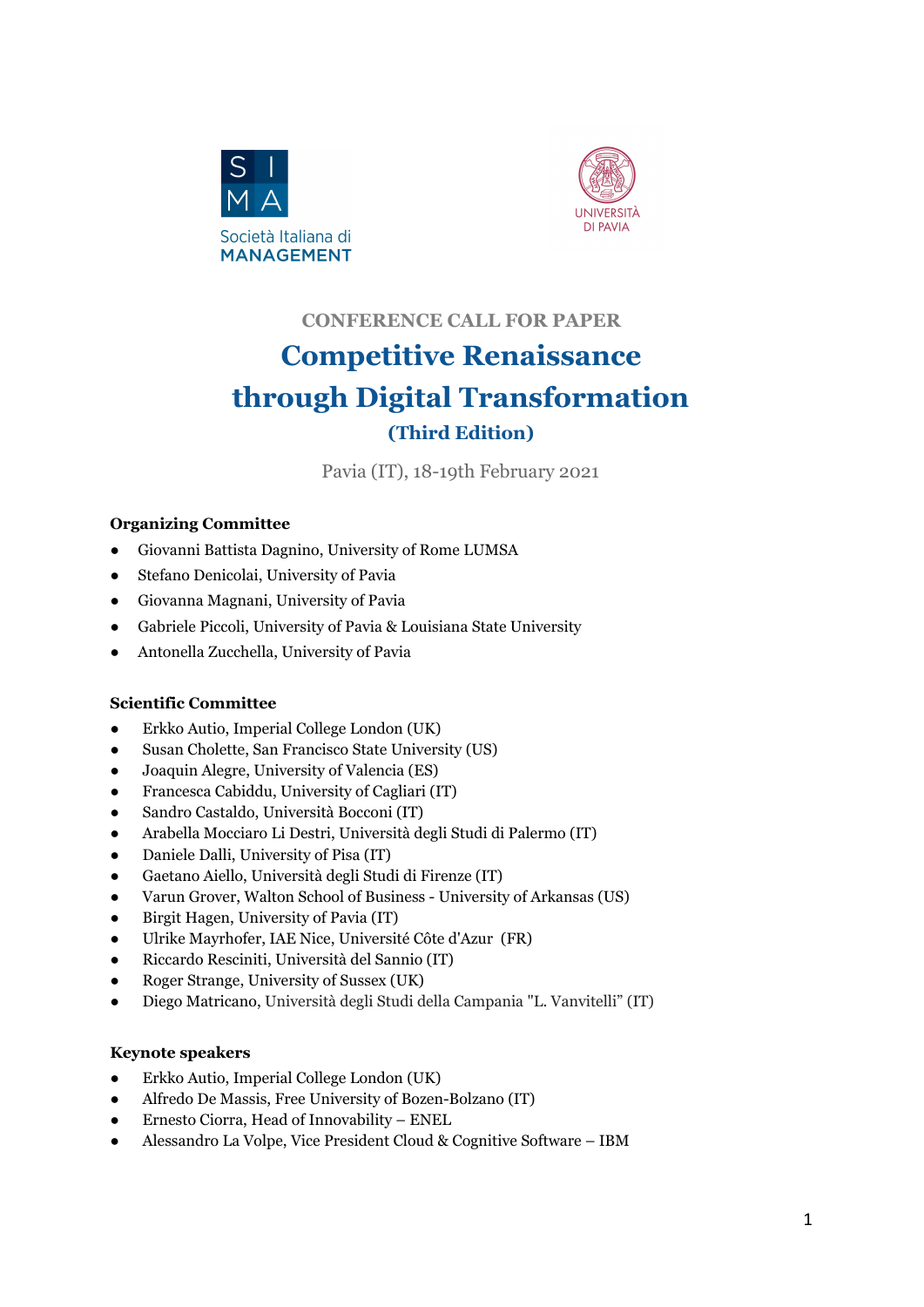## **Conference Theme**

The term Renaissance – 'rebirth' - refers to a period in Europe between the 14th and 17th centuries well known for an extraordinary production of creativity, art and literature. Grounded in renewed attentiveness to human potential, it marked the emergence from the "dark ages." On the heels of one of the great "disruptive innovations" of all time, the printing press, the Renaissance witnessed a **fYbUJqqUbW** cZgNHbW, punctuated by the discovery and exploration of new continents, the growth of commerce – also across countries - the Copernican revolution and a renewed interest in science and discovery.

A few centuries later, the worldwide challenges posed by economic, environmental, societal and-health-related conditions are calling governments and organizations to act with urgency. Nations, companies, and ecosystems need to rethink and re-build their competitiveness to address the enormous challenges they are faced with (McKinsey, 2020). While the Renaissance emphasized the magnificence of human potential, a '*DYK fYDUqdUbWE*Df the Italian and European system must leverage digital technology to 'augment' human talent and organizational capabilities.

Given the existential challenges posed by climate change, special attention goes to the interplay between technological innovation, globalization, and environmental sustainability. Doing business through digital and sustainable processes opens novel opportunities and poses additional challenges to firms who have an international presence and/or are part of complex value chains, often spanning national borders.

Given this background, we call for research papers contributing to the debate on how digital technologies can enable a sustainable renaissance of organizations' competitiveness, considering both SMEs and larger corporations, as well as a new wave of entrepreneurs. We encourage the submission of papers aiming to contribute to a wide range of topics such as (but not limited to):

- Ontology of digital resources, artefacts and technologies;
- Digital technology as a driver for entrepreneurship and competitiveness in a post-COVID-19 world;
- Emerging technologies (e.g. artificial intelligence), new ventures and business model innovation;
- Creation and appropriation of value in the algorithmic economy;
- Competition in digital platforms and ecosystems;
- Relationship between digital innovation, entrepreneurship and environmental sustainability;
- Relationship between digital transformation and international business;
- Industry 4.0, additive manufacturing and new configuration of global factories;
- Digitalization of services, unified commerce and the 'rebirth' of retail.

The conference is organized around three tracks:

- $\%$  7cbZYfYbWH\YaYHfUW/
- &" GA 9gžFYgJ`]YbWžUbX<sup>8</sup>][]HJ`HfUbgZcfa UHcbHfUW\_/\*

## *'"* 8][]HJ =bbcj UHcb UbXGi cHJ|bUVYFYbU|cpUbWHfUVL"

We intend for the conference to be held physically, while ensuring the highest standard of health safety. We remain flexible as needed and we'll consider moving to an online and/or "blended" approach as needed).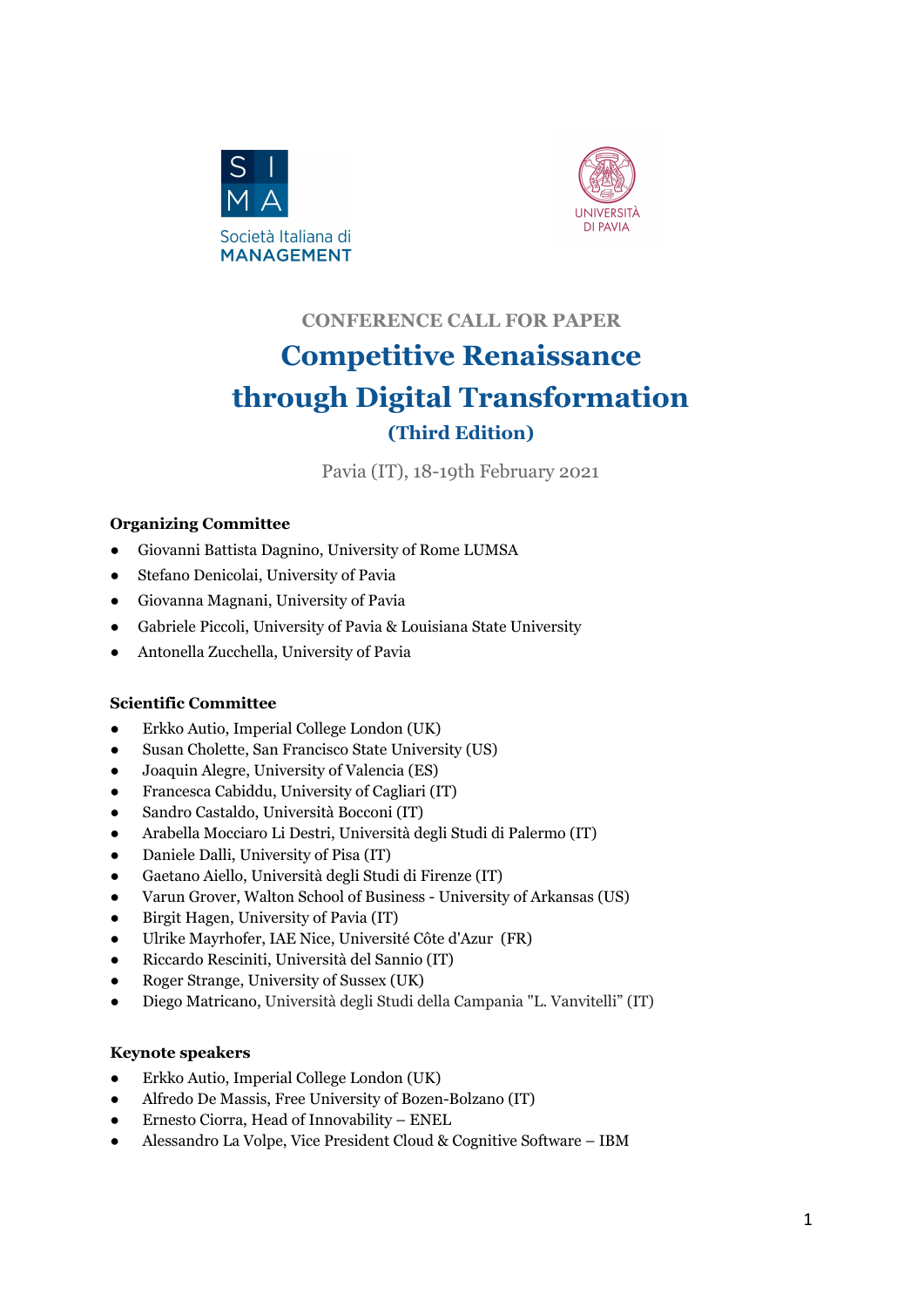### **Connecting academic research with the management practice agenda**

Many have lamented the disconnect between academic research and practice.Yet, academics should have the market cornered when it comes to anticipating the questions strategists and managers grapple with – particularly in times of upheaval. Much of our professional life is spent studying theoretical phenomena and attempting to push forward our own and our colleagues' understanding of the phenomena we study. When this background is brought to bear on timely topics of interest to executives, academics can serve as the leading edge of the reinsurance spear. But this objective can only be achieved by engaging deeply with executives. We want to lead in this effort and invite papers that bridge the gap between academia and practice. We take inspiration from the goals and aims of the MIS Quarterly Executive<sup>1</sup> and will implement the following innovations:

- a) Each paper must have two abstracts. Each one should be self-standing and readable independently. The first one is a traditional academic abstract. The second one is a 'practice-oriented' version highlighting managerial implications and recommendations for practitioners stemming from the paper's findings. The second abstract will be evaluated by a panel of top managers from leading companies.
- b) Every parallel session will showcase 3 presentations from scholar-lead teams and 1 presentation from a practitioner lead paper. Such design seeks cross-pollination of ideas from both communities.
- c) Authors of papers that have the potential to offer actionable, timely and clear recommendations to executives and receive strong endorsements for their practice oriented abstracts, will be invited to submit to the  $A = GEi$  UfHf m9I WUHJI Y.

### **Publication opportunities and Awards**

The conference is in partnership with the following journals and related publication opportunities:

- **European Management Journal - Management Focus Section**, tentatively published by end of 2021; 2
- **MIS Quarterly Executive - Special Section** on the theme of the conference for qualifying invited papers.
- **▪ Technovation - Special Issue,** tentatively published by the end of 2021.
- **▪ Technology Analysis & Strategic Management - Special Issue** on investigating predictors, outcomes, and dynamics of technology-driven processes addressed by young innovative companies.

A best paper award will be granted by a jury consisting of both scholars and practitioners. The Conference Best Paper Award will be awarded at the conference. A networking session with Editors will be held.

Furthermore, three selected contributions will have the opportunity to be adapted and published as articles in the magazine **Wired**. The goal is to give visibility, also outside the scientific community, to the best outcomes of the conference.

<sup>&</sup>lt;sup>1</sup> Such aims and efforts are detailed in the editorials freely available at the following addresses: https://aisel.aisnet.org/misqe/vol18/iss1/1/ ; https://aisel.aisnet.org/misqe/vol18/iss2/1/; https://aisel.aisnet.org/misqe/vol18/iss3/1/; https://aisel.aisnet.org/misqe/vol19/iss1/1/

<sup>2</sup> A 'Management Focus section' in EMJ is similar to a special issue, but it consists of about 3-4 contributions, plus an editorial embedded, in a regular issue.